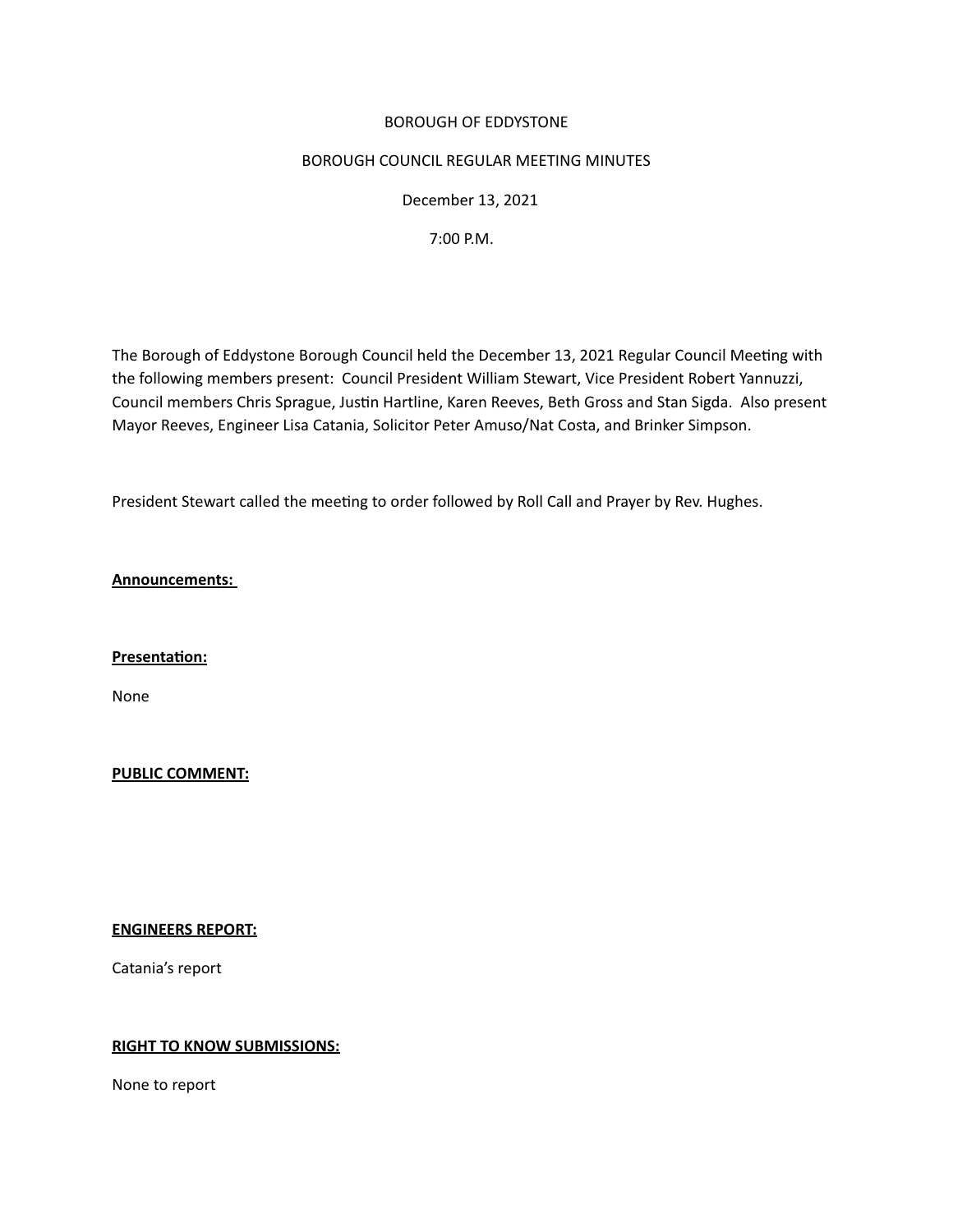## **DISCUSSION:**

Bill Bolton was requested to provide info related to the Sewer Ordinance #668, Bill reported on the sewer rates and savings along with the Chocolate Factory Daily usage.

Chief Mokshefsky thanked the Eddystone Girl Scouts for their wonderful help at the Holiday Senior Luncheon. Reminded all how much they did at the event by offering our seniors help with their food, drink, helped clean up.

## **Acton Items**

Motion: Approval of Minutes from Regular Council Meeting (11/08/2021) & (12/06/2021) Motion made by Karen Reeves, 2<sup>nd</sup> by Beth Gross, Motion carries 7-0

Motion: To approve the Treasurer's Report for the month of November 2021 as reported by Christine McMenamin of Brinker Simpson, Motion made Beth Gross, 2<sup>nd</sup> by Chris Sprague, Motion carries 7-0

Motion: To approve the Cash Receipts & Disbursements Journal for the month of November 2021 as reported by Christine McMenamin of Brinker Simpson, Motion made by Justin Hartline, 2<sup>nd</sup> by Karen Reeves, Motion carries 7-0

Motion: To approve the Police Report for the month of November 2021 as presented by Chief Mokshefsky Motion made by Stan Sigda, 2<sup>nd</sup> by Rob Yannuzzi, Motion carries 7-0

Motion: To approve the Fire Report/EMS report for the month of November 2021 as reported by Dawn Jones for Chief Terry Burke, Motion made by Stan Sigda, 2<sup>nd</sup> by Justin Hartline, Motion carries 7-0

Motion: To approve the BCO's report for the month of November 2021 as presented by BCO Catania, Motion made by Stan Sigda, 2<sup>nd</sup> by Beth Gross, Motion carries 7-0

Motion: To approve the Health report for the month of November 2021 as presented by Dawn Jones, Motion made by Stan Sigda, 2<sup>nd</sup> by Justin Hartline, Motion carries 7-0

Motion: To approve the Flagger Force invoice in the amount of \$3,249.66 from the paving project 10/06/2021 at 291 & Saville, Moton made by Chris Sprague, 2nd by Beth Gross, Moton carries 7-0

Motion: To approve the 2021 Road Program First Payment to A. F. Damon in the amount of \$64,190.43, Motion made by Chris Sprague,  $2<sup>nd</sup>$  by Beth Gross, Motion passes 7-0

Motion: To approve the second/final 2021 Road Program payment to A. F. Damon in the amount of \$7,132.27, Motion made by Chris Sprague, 2<sup>nd</sup> by Justin Hartline, Motion passes 7-0

Motion: To approve the 2021-18 Sewer Resolution, Motion made by Chris Sprague,  $2^{nd}$  by Beth Gross, Motion passes 7-0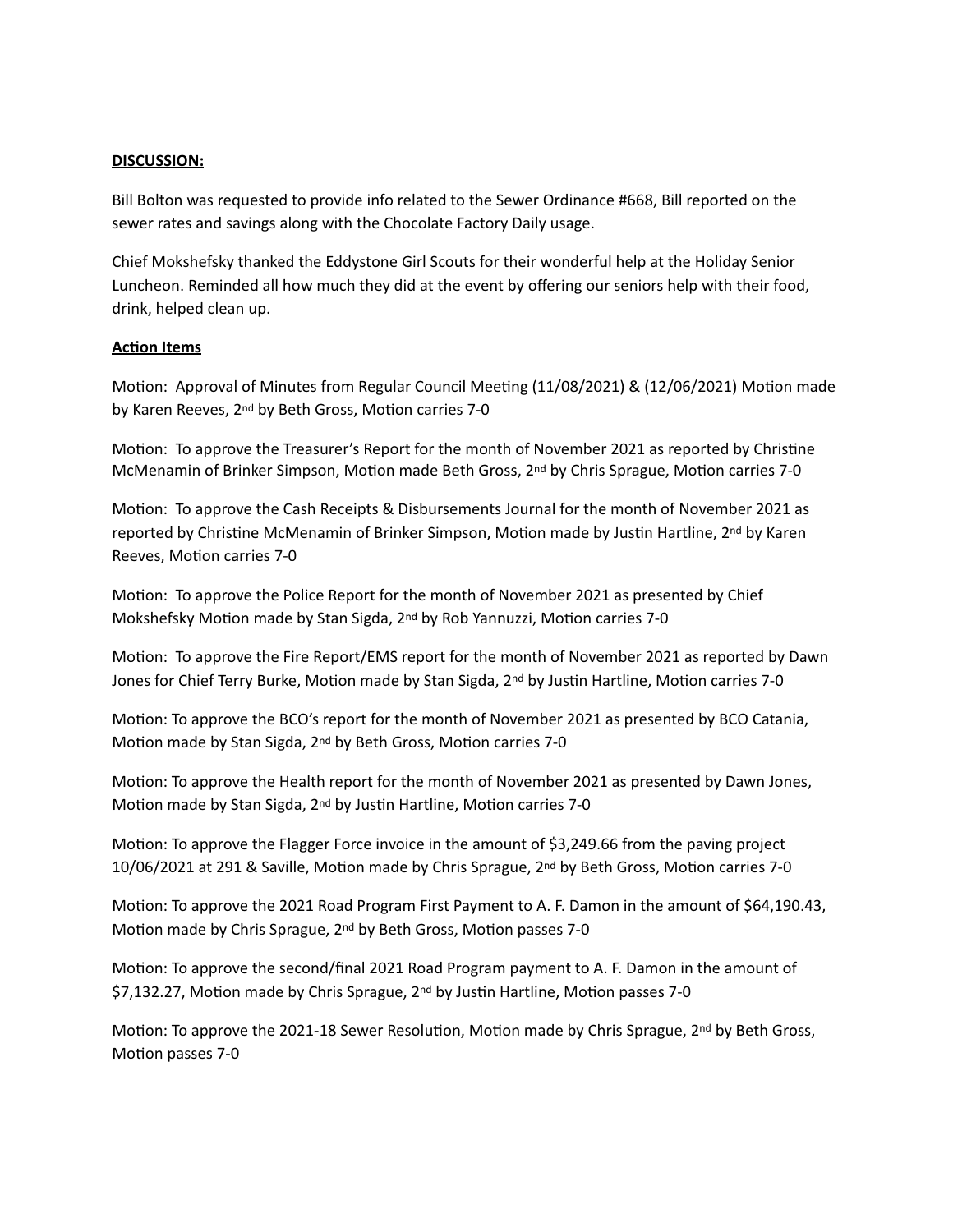Motion: To approve the 2021-19 TAN Note Resolution with Sharon Bank in the amount of \$300,000.00, Motion made by Beth Gross, 2<sup>nd</sup> by Chris Sprague, Motion passes 7-0

Motion: To approve the retention of Forensic Resolutions Inc. in the amount of \$5,000.00 for the purposes of representing the municipality for actions to be filed against Possenti Consulting LLC, Motion made by Chris Sprague, 2<sup>nd</sup> by Justin Hartline, Motion passes 4-3 (Gross, Reeves, Sigda-No)

Motion: To approve the 2022 Final Budget, Motion made by Chris Sprague,  $2<sup>nd</sup>$  by Beth Gross, Motion passes 4-3 (Gross, Reeves, Sigda-No)

Motion: To adjourn Regular Council at this time to the Special Meeting, Motion made by Chris Sprague, 2<sup>nd</sup> by Beth Gross, Motion passes 7-0

Motion: To approve the CDBG projects, Project #1 Renovations to Lighthouse Hall, HVAC along with energy upgrades, Alternate Project #2 Eddystone School Playground with Fitness Cluster with inclusion, Motion made by Chris Sprague,  $2<sup>nd</sup>$  by Karen Reeves, Motion passes 7-0

Motion: To adjourn the Special Meeting, Motion made by Chris Sprague,  $2<sup>nd</sup>$  by Beth Gross, Motion passes 7-0

Motion: To Reconvene the Regular Council Meeting, Motion made by Chris Sprague, 2<sup>nd</sup> by Beth Gross, Motion passes 7-0

Mayor Reeves thanked the residents of Eddystone for giving him this opportunity to serve the Borough as your Mayor for the past 8 years. During his time as Mayor he was able to accomplish the following with the help of the Police Chief Ed Mokshefsky, Lieutenant Joe Pretti, Sergeant Michael McNamee. First K-9 drug search dog program with the training for dog & handler free dog was donated and a police car for the dog, all donated. Obtained new weapons for the department, hired two female officers, added more training for officers, started the back to school program for Eddystone Elementary. We obtained a tag reader for the patrol vehicle, more up to date equipment and new uniforms. We are in the process of becoming a credited police department where there are very few in the state. We will be getting body cameras and dash cameras in the beginning of 2022 so that the officers are not accused of doing something wrong again. Mayor wished all the new member s of council good luck and to remember one thing do what is right for the good of the borough and not for your own personal agenda, like what has happened in the past. Mayor wished all a very Merry Christmas and Happy New Year, stay safe & God Bless.

Councilman Sigda thanked the Borough Manager, Fire Company, Chief of Police, Eddystone Rec Board, Ladies Auxillary for their work handing out toys on Saturday and thanked his fellow Council Beth Gross, Karen Reeves and Bill Stewart for their service.

Borough Manager Dawn Jones thanked Brinker Simpson for their tons of food donations along with diapers and toiletries to Eddystone for our residents and reminded all of Brinkers Simpsons ShopRite gif cards donations last year to our residents.